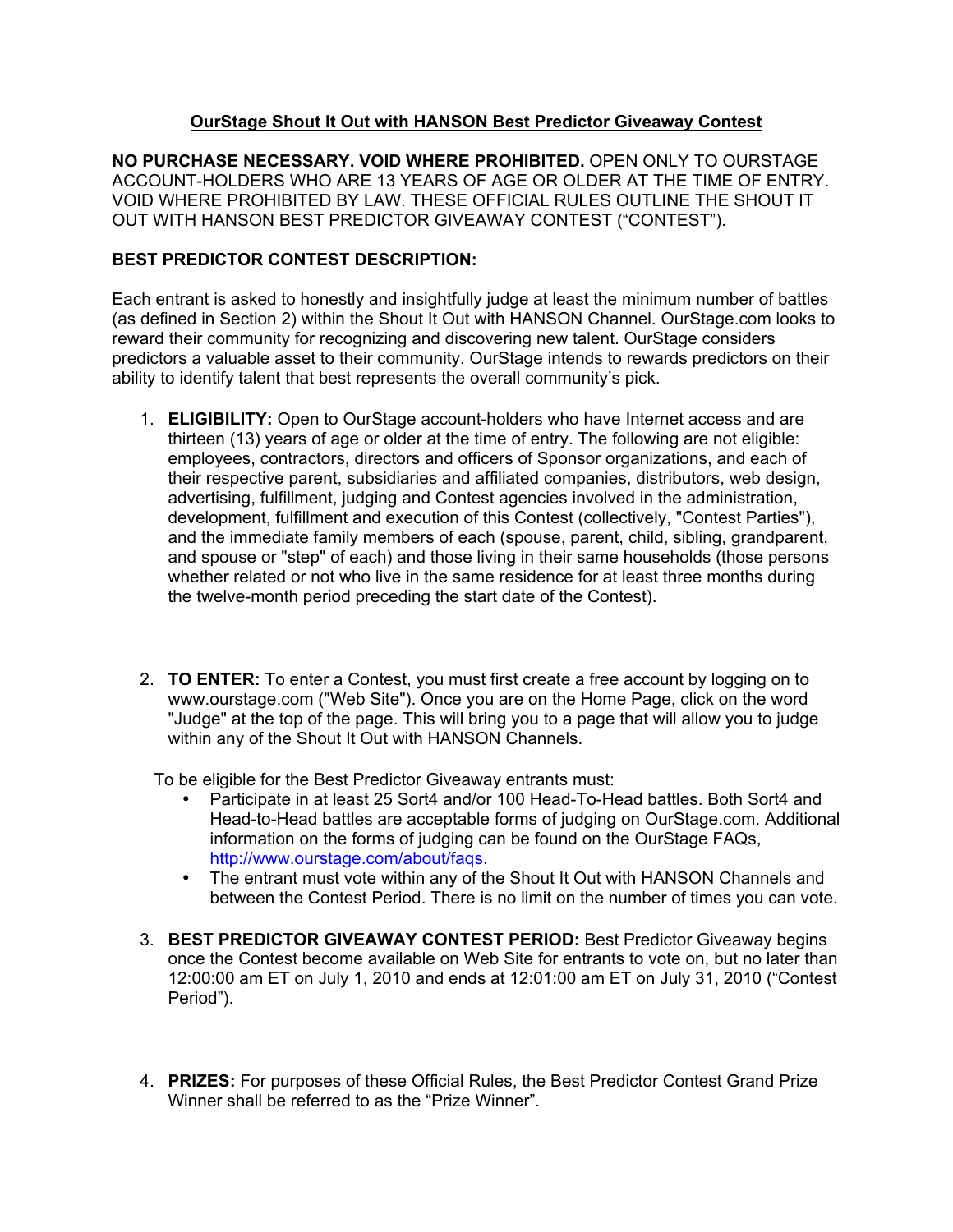Prize Winners will receive:

- Two (2) meet & greet passes to the local performance stop of HANSON's Shout It Out Tour
- Two (2) tickets to the local performance stop of HANSON's Shout It Out Tour

Prize Winners shall be responsible for all costs, including any travel or transportation costs associated with transferring to the local performance stop of the Hanson 2010 Summer Tour.

5. **SELECTION AND NOTIFICATION OF PRIZE WINNERS:** Prize Winner will be selected on or around August 15, 2010. The winner will be selected based on OurStage's proprietary ranking algorithms that analyze each entrant's judging patterns in the Channels. The ranking algorithm assigns a judging score to each entrant. The entrant with the highest judging score from the Shout It Out with HANSON Channel will be selected for the Contest Grand Prize. The ranking algorithm determines the judging score of each entrant by analyzing his/her voting patterns during the Contest Period. The entrant's voting pattern that best reflects the final rank order of the submissions in the Shout It Out with HANSON Channel will be assigned more points in their score. The entrant with the highest cumulative score from the Shout It Out with HANSON Channel will be named the Contest Grand Prize Winner. Additional information for the Predictor Badges for Sponsored Contest can be found here: http://www.ourstage.com/about/fags#faq2767a

Entrants agree that Sponsor has the sole right to decide all matters and disputes arising from this Contest and that all decisions of Sponsor are final and binding. Any attempt by entrant and/or his/her family/friends to vote more than the number of times authorized using multiple names or email address and/or any other fraudulent mechanism, as determined by Sponsor in its sole discretion, shall give Sponsor the right to disqualify entrant in its reasonable discretion.

6. **GENERAL CONDITIONS:** Prize winners are solely responsible to report and pay any applicable taxes on their prize. By participating, Entrants agree to these Official Rules and Sponsors Privacy Policy (available at www.OurStage.com) which are final and binding in all respects. Unclaimed prizes will not be awarded. If prize notification or any prize is returned as undeliverable, prize will be forfeited. If for any reason the Contest is not capable of running as planned, including infection by computer virus, bugs, tampering, unauthorized intervention, fraud, technical failures, or any other causes which corrupt or affect the administration, security, fairness, integrity or proper conduct of the Contest, Sponsors reserve the right, at their sole discretion, to disqualify any individual who tampers with the entry process, and to cancel, modify or terminate the Contest or any part of the Contest. This Contest is governed by the laws of the Commonwealth of Massachusetts, with venue in Middlesex County, Massachusetts, and all claims must be resolved in the federal or state courts located in Middlesex County, Massachusetts.